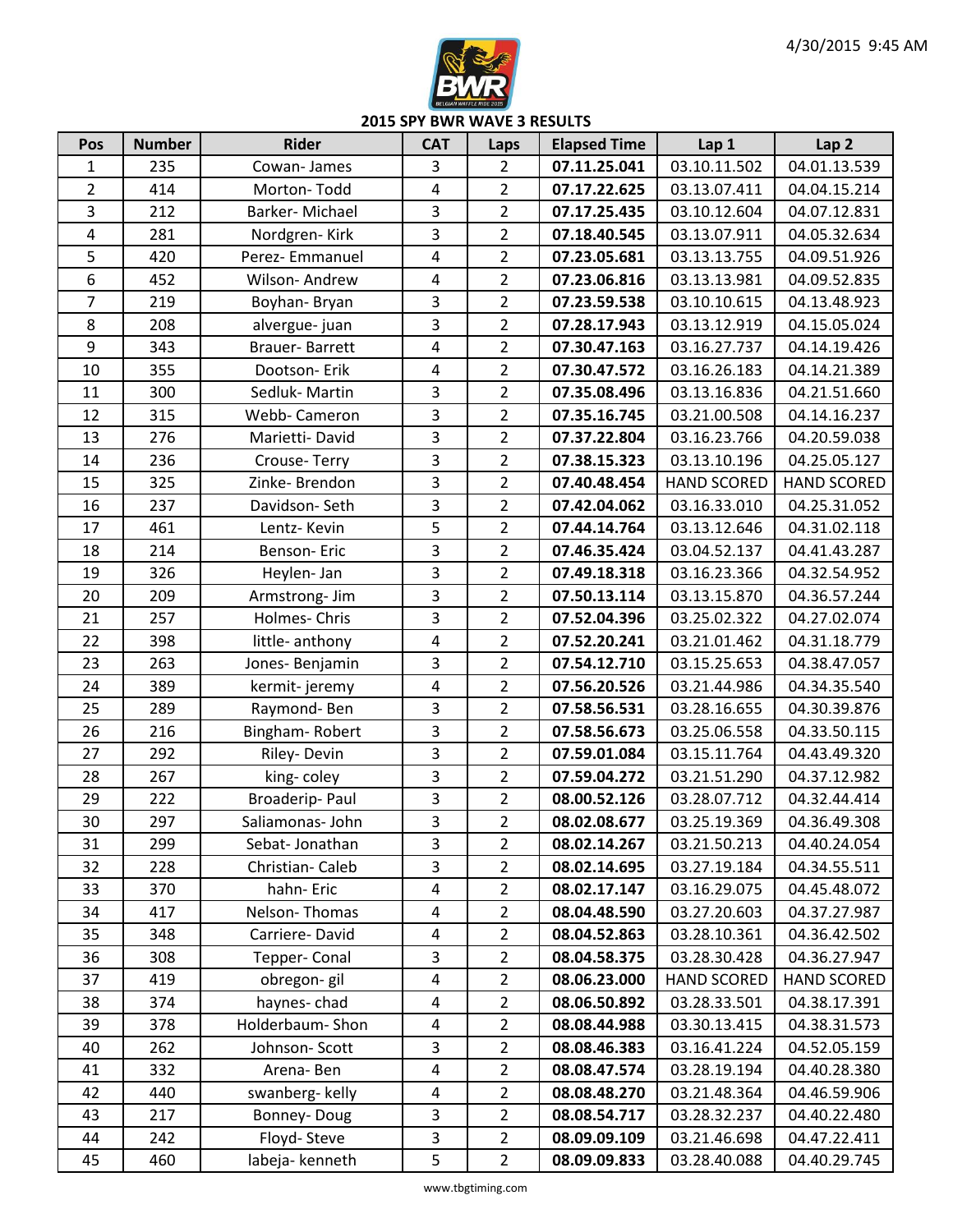

| Pos | <b>Number</b> | <b>Rider</b>         | <b>CAT</b>              | Laps           | <b>Elapsed Time</b> | Lap 1        | Lap <sub>2</sub> |
|-----|---------------|----------------------|-------------------------|----------------|---------------------|--------------|------------------|
| 46  | 426           | ramsey-richard       | 4                       | $\overline{2}$ | 08.10.35.296        | 03.29.39.796 | 04.40.55.500     |
| 47  | 279           | Motamed-Mani         | 3                       | $\overline{2}$ | 08.11.55.423        | 03.27.22.450 | 04.44.32.973     |
| 48  | 336           | barker-Kevin         | $\overline{4}$          | $\overline{2}$ | 08.11.57.358        | 03.28.30.510 | 04.43.26.848     |
| 49  | 454           | Wolff- Josh          | $\overline{4}$          | $\overline{2}$ | 08.13.17.843        | 03.28.35.571 | 04.44.42.272     |
| 50  | 215           | berault-Matt         | 3                       | $\overline{2}$ | 08.13.21.169        | 03.28.25.811 | 04.44.55.358     |
| 51  | 310           | Thornton- Jay        | $\overline{3}$          | $\overline{2}$ | 08.13.31.212        | 03.27.20.916 | 04.46.10.296     |
| 52  | 227           | Cary-Jaycee          | 3                       | $\overline{2}$ | 08.13.32.778        | 03.30.55.776 | 04.42.37.002     |
| 53  | 284           | Paris-Jonathan       | 3                       | $\overline{2}$ | 08.16.55.637        | 03.16.36.743 | 05.00.18.894     |
| 54  | 261           | Itoh-Robert          | 3                       | $\overline{2}$ | 08.18.18.232        | 03.25.14.278 | 04.53.03.954     |
| 55  | 302           | Shoenberg-Steve      | 3                       | $\overline{2}$ | 08.18.18.353        | 03.25.13.847 | 04.53.04.506     |
| 56  | 322           | Winebrenner-James    | $\overline{3}$          | $\overline{2}$ | 08.18.19.286        | 03.25.04.968 | 04.53.14.318     |
| 57  | 430           | Riley-Andrew         | $\overline{\mathbf{4}}$ | $\overline{2}$ | 08.19.52.606        | 03.45.22.216 | 04.34.30.390     |
| 58  | 365           | Faye-Denis           | 4                       | $\overline{2}$ | 08.19.52.885        | 03.28.08.398 | 04.51.44.487     |
| 59  | 429           | Richman-Robert       | $\overline{\mathbf{4}}$ | $\overline{2}$ | 08.19.53.308        | 03.28.32.648 | 04.51.20.660     |
| 60  | 266           | Kerrigan-Michael     | 3                       | $\overline{2}$ | 08.19.57.956        | 03.29.55.037 | 04.50.02.919     |
| 61  | 424           | Post-David           | $\overline{4}$          | $\overline{2}$ | 08.21.35.399        | 03.36.05.913 | 04.45.29.486     |
| 62  | 259           | Huynh-Chan           | 3                       | $\overline{2}$ | 08.21.36.634        | 03.28.33.065 | 04.53.03.569     |
| 63  | 258           | Humby-Nick           | $\overline{3}$          | $\overline{2}$ | 08.21.36.755        | 03.28.33.253 | 04.53.03.502     |
| 64  | 418           | Nix-Kevin            | 4                       | $\overline{2}$ | 08.21.38.405        | 03.28.05.486 | 04.53.32.919     |
| 65  | 363           | Evans-Marshall       | 4                       | $\overline{2}$ | 08.22.19.986        | 03.34.54.927 | 04.47.25.059     |
| 66  | 382           | Jaeger-Sholom        | $\overline{\mathbf{4}}$ | $\overline{2}$ | 08.24.10.153        | 03.27.21.692 | 04.56.48.461     |
| 67  | 238           | Dawson-Mark          | 3                       | $\overline{2}$ | 08.24.44.537        | 03.36.15.737 | 04.48.28.800     |
| 68  | 250           | hall- matthew        | 3                       | $\overline{2}$ | 08.24.48.389        | 03.36.00.855 | 04.48.47.534     |
| 69  | 435           | Seivert-Daniel       | $\overline{\mathbf{4}}$ | $\overline{2}$ | 08.24.48.538        | 03.28.13.728 | 04.56.34.810     |
| 70  | 221           | Breyer-Matt          | $\overline{3}$          | $\overline{2}$ | 08.27.38.381        | 03.34.55.902 | 04.52.42.479     |
| 71  | 404           | Mainville-Richard    | $\overline{\mathbf{4}}$ | $\overline{2}$ | 08.27.57.195        | 03.34.57.191 | 04.53.00.004     |
| 72  | 282           | Otlik-Hubert         | 3                       | $\overline{2}$ | 08.29.06.450        | 03.21.20.992 | 05.07.45.458     |
| 73  | 206           | Abra- Graham         | 3                       | $\overline{2}$ | 08.29.10.896        | 03.25.07.054 | 05.04.03.842     |
| 74  | 362           | Espanol-Miko         | $\overline{4}$          | $\overline{2}$ | 08.29.17.553        | 03.29.53.085 | 04.59.24.468     |
| 75  | 256           | Hillenbrand- Michael | 3                       | $\overline{2}$ | 08.30.11.795        | 03.28.26.564 | 05.01.45.231     |
| 76  | 388           | kellen-Paul          | 4                       | $\overline{2}$ | 08.30.40.606        | 03.33.08.414 | 04.57.32.192     |
| 77  | 377           | higgins- michael     | 4                       | $\overline{2}$ | 08.30.42.193        | 03.36.17.225 | 04.54.24.968     |
| 78  | 372           | Hansen- Sky          | 4                       | $\overline{2}$ | 08.30.49.329        | 03.36.15.042 | 04.54.34.287     |
| 79  | 338           | Basgall- Michaael    | 4                       | $\overline{2}$ | 08.31.06.761        | 03.38.03.472 | 04.53.03.289     |
| 80  | 352           | Covarrubias-C.J.     | 4                       | $\overline{2}$ | 08.35.44.940        | 03.30.56.816 | 05.04.48.124     |
| 81  | 277           | MILLER-MARK          | 3                       | $\overline{2}$ | 08.35.47.371        | 03.41.47.185 | 04.54.00.186     |
| 82  | 220           | brandenburg-peter    | $\overline{3}$          | $\overline{2}$ | 08.36.47.041        | 03.29.44.640 | 05.07.02.401     |
| 83  | 246           | Geslani-Van          | 3                       | $\overline{2}$ | 08.36.59.046        | 03.34.50.229 | 05.02.08.817     |
| 84  | 288           | Rake-Scott           | 3                       | $\overline{2}$ | 08.38.23.257        | 03.44.06.393 | 04.54.16.864     |
| 85  | 307           | Strong- Jeff         | 3                       | $\overline{2}$ | 08.38.34.765        | 03.33.50.619 | 05.04.44.146     |
| 86  | 371           | Hannon-Padraic       | 4                       | $\overline{2}$ | 08.39.19.200        | 03.32.10.954 | 05.07.08.246     |
| 87  | 247           | gillis- william      | 3                       | $\overline{2}$ | 08.39.58.255        | 03.33.38.307 | 05.06.19.948     |
| 88  | 412           | Mitchelmore- Peter   | $\overline{\mathbf{4}}$ | $\overline{2}$ | 08.40.00.005        | 03.42.51.369 | 04.57.08.636     |
| 89  | 410           | Meskimen-Ryan        | 4                       | $\overline{2}$ | 08.40.43.739        | 03.41.45.582 | 04.58.58.157     |
| 90  | 331           | Araya- Juan          | 4                       | $\overline{2}$ | 08.40.44.024        | 03.39.36.413 | 05.01.07.611     |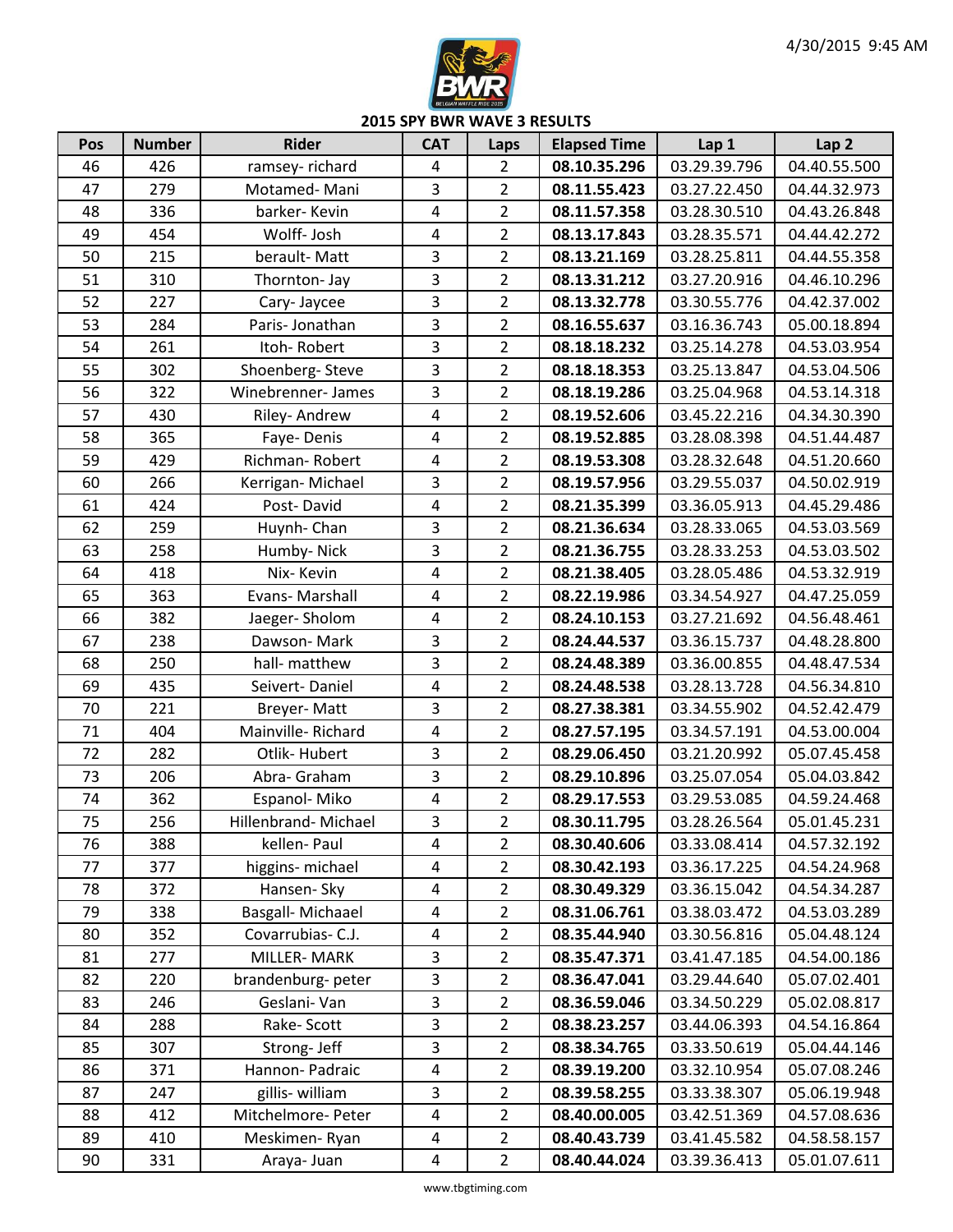

| Pos | <b>Number</b> | <b>Rider</b>           | <b>CAT</b>              | Laps           | <b>Elapsed Time</b> | Lap 1        | Lap <sub>2</sub> |
|-----|---------------|------------------------|-------------------------|----------------|---------------------|--------------|------------------|
| 91  | 436           | Shaw-Mike              | $\overline{4}$          | $\overline{2}$ | 08.40.44.593        | 03.32.14.719 | 05.08.29.874     |
| 92  | 205           | Zentil-Tony            | $\overline{2}$          | $\overline{2}$ | 08.40.50.583        | 03.36.22.393 | 05.04.28.190     |
| 93  | 316           | Weimer-Rahman          | 3                       | $\overline{2}$ | 08.40.51.116        | 03.28.21.089 | 05.12.30.027     |
| 94  | 341           | Bird-Lee               | 4                       | $\overline{2}$ | 08.40.57.066        | 03.56.18.073 | 04.44.38.993     |
| 95  | 252           | Hawkesworth- Matthew   | $\overline{3}$          | $\overline{2}$ | 08.40.59.977        | 03.48.49.757 | 04.52.10.220     |
| 96  | 351           | cortes-hoffman         | $\overline{4}$          | $\overline{2}$ | 08.41.03.157        | 03.41.45.885 | 04.59.17.272     |
| 97  | 380           | Horvath-Steve          | $\overline{\mathbf{4}}$ | $\overline{2}$ | 08.41.17.397        | 03.28.36.752 | 05.12.40.645     |
| 98  | 296           | Rollins-Scott          | 3                       | $\overline{2}$ | 08.42.33.905        | 03.27.32.966 | 05.15.00.939     |
| 99  | 249           | gruenberg-Joshua       | 3                       | $\overline{2}$ | 08.42.34.567        | 03.25.08.998 | 05.17.25.569     |
| 100 | 255           | <b>HERRERA-ERIC</b>    | 3                       | $\overline{2}$ | 08.43.25.984        | 03.36.16.577 | 05.07.09.407     |
| 101 | 204           | Price-Edward           | $\overline{2}$          | $\overline{2}$ | 08.43.40.216        | 03.29.56.154 | 05.13.44.062     |
| 102 | 239           | deFerrante-Robert      | 3                       | $\overline{2}$ | 08.43.44.521        | 03.28.34.515 | 05.15.10.006     |
| 103 | 317           | Weixel-Steven          | 3                       | $\overline{2}$ | 08.43.44.727        | 03.41.38.043 | 05.02.06.684     |
| 104 | 318           | White-Dennis           | 3                       | $\overline{2}$ | 08.44.38.584        | 03.41.47.270 | 05.02.51.314     |
| 105 | 301           | sethi-paul             | 3                       | $\overline{2}$ | 08.45.05.528        | 03.29.50.556 | 05.15.14.972     |
| 106 | 425           | Preston-Jeremy         | 4                       | $\overline{2}$ | 08.45.13.241        | 03.32.15.226 | 05.12.58.015     |
| 107 | 390           | Kinder-Matthew         | $\overline{4}$          | $\overline{2}$ | 08.45.50.880        | 03.39.40.937 | 05.06.09.943     |
| 108 | 207           | Aligue- William        | $\overline{3}$          | $\overline{2}$ | 08.47.34.642        | 03.41.43.486 | 05.05.51.156     |
| 109 | 272           | lavery-stephen         | $\overline{3}$          | $\overline{2}$ | 08.47.35.964        | 03.36.17.013 | 05.11.18.951     |
| 110 | 211           | Barger-Scott           | 3                       | $\overline{2}$ | 08.48.07.715        | 03.30.02.429 | 05.18.05.286     |
| 111 | 202           | dillon-justin          | $\overline{2}$          | $\overline{2}$ | 08.48.29.120        | 03.48.50.136 | 04.59.38.984     |
| 112 | 453           | Wolfe-Donald           | $\overline{4}$          | $\overline{2}$ | 08.48.42.777        | 03.39.21.938 | 05.09.20.839     |
| 113 | 381           | Hupfeld-Chris          | $\overline{4}$          | $\overline{2}$ | 08.48.54.504        | 03.36.05.323 | 05.12.49.181     |
| 114 | 432           | Rosenberg-Scott        | $\overline{4}$          | $\overline{2}$ | 08.50.00.633        | 03.44.51.508 | 05.05.09.125     |
| 115 | 397           | Leeuwenburgh- Craig    | $\overline{4}$          | $\overline{2}$ | 08.50.01.961        | 03.44.56.014 | 05.05.05.947     |
| 116 | 402           | Maguire-Casey          | $\overline{4}$          | $\overline{2}$ | 08.50.03.220        | 03.44.53.276 | 05.05.09.944     |
| 117 | 437           | Spalding-Robert        | $\overline{4}$          | $\overline{2}$ | 08.50.03.870        | 03.44.58.669 | 05.05.05.201     |
| 118 | 451           | White-Michael          | $\overline{\mathbf{4}}$ | $\overline{2}$ | 08.50.07.541        | 03.41.10.763 | 05.08.56.778     |
| 119 | 396           | Lawson-David           | $\overline{a}$          | $\overline{2}$ | 08.50.50.651        | 03.48.45.551 | 05.02.05.100     |
| 120 | 291           | Rickard-Ryan           | $\overline{3}$          | $\overline{2}$ | 08.51.13.564        | 03.28.29.681 | 05.22.43.883     |
| 121 | 457           | Morales-Christopher    | 4                       | $\overline{2}$ | 08.52.51.176        | 03.47.04.973 | 05.05.46.203     |
| 122 | 400           | Lynch-Jody             | 4                       | $\overline{2}$ | 08.53.04.203        | 03.21.25.721 | 05.31.38.482     |
| 123 | 339           | Bates-Steven           | 4                       | $\overline{2}$ | 08.53.08.054        | 03.31.18.424 | 05.21.49.630     |
| 124 | 455           | YATES- BRYAN           | 4                       | $\overline{2}$ | 08.56.27.558        | 03.52.22.061 | 05.04.05.497     |
| 125 | 344           | Brightman-Andrew       | 4                       | $\overline{2}$ | 08.58.57.006        | 03.44.07.915 | 05.14.49.091     |
| 126 | 409           | mazer-alain            | 4                       | $\overline{2}$ | 08.59.56.237        | 03.42.50.876 | 05.17.05.361     |
| 127 | 427           | Relth-Michael          | 4                       | $\overline{2}$ | 09.00.03.498        | 03.16.32.136 | 05.43.31.362     |
| 128 | 357           | Downs-Carey            | 4                       | $\overline{2}$ | 09.00.43.957        | 03.41.58.463 | 05.18.45.494     |
| 129 | 369           | Guzman-Emmanuel        | 4                       | $\overline{2}$ | 09.00.46.002        | 03.32.52.874 | 05.27.53.128     |
| 130 | 293           | Roberts-Larry          | 3                       | $\overline{2}$ | 09.06.07.607        | 03.32.12.211 | 05.33.55.396     |
| 131 | 314           | Waskey- Charlie        | 3                       | $\overline{2}$ | 09.06.34.028        | 03.34.51.182 | 05.31.42.846     |
| 132 | 313           | VEGA-GREG              | 3                       | $\overline{2}$ | 09.08.58.219        | 03.46.20.031 | 05.22.38.188     |
| 133 | 213           | <b>Barrett-Patrick</b> | 3                       | $\overline{2}$ | 09.09.24.699        | 03.48.53.723 | 05.20.30.976     |
| 134 | 335           | barker-douglas         | 4                       | $\overline{2}$ | 09.12.06.890        | 03.39.45.396 | 05.32.21.494     |
| 135 | 463           | Brumfield-Kevin        | 5                       | $\overline{2}$ | 09.12.24.778        | 03.44.54.446 | 05.27.30.332     |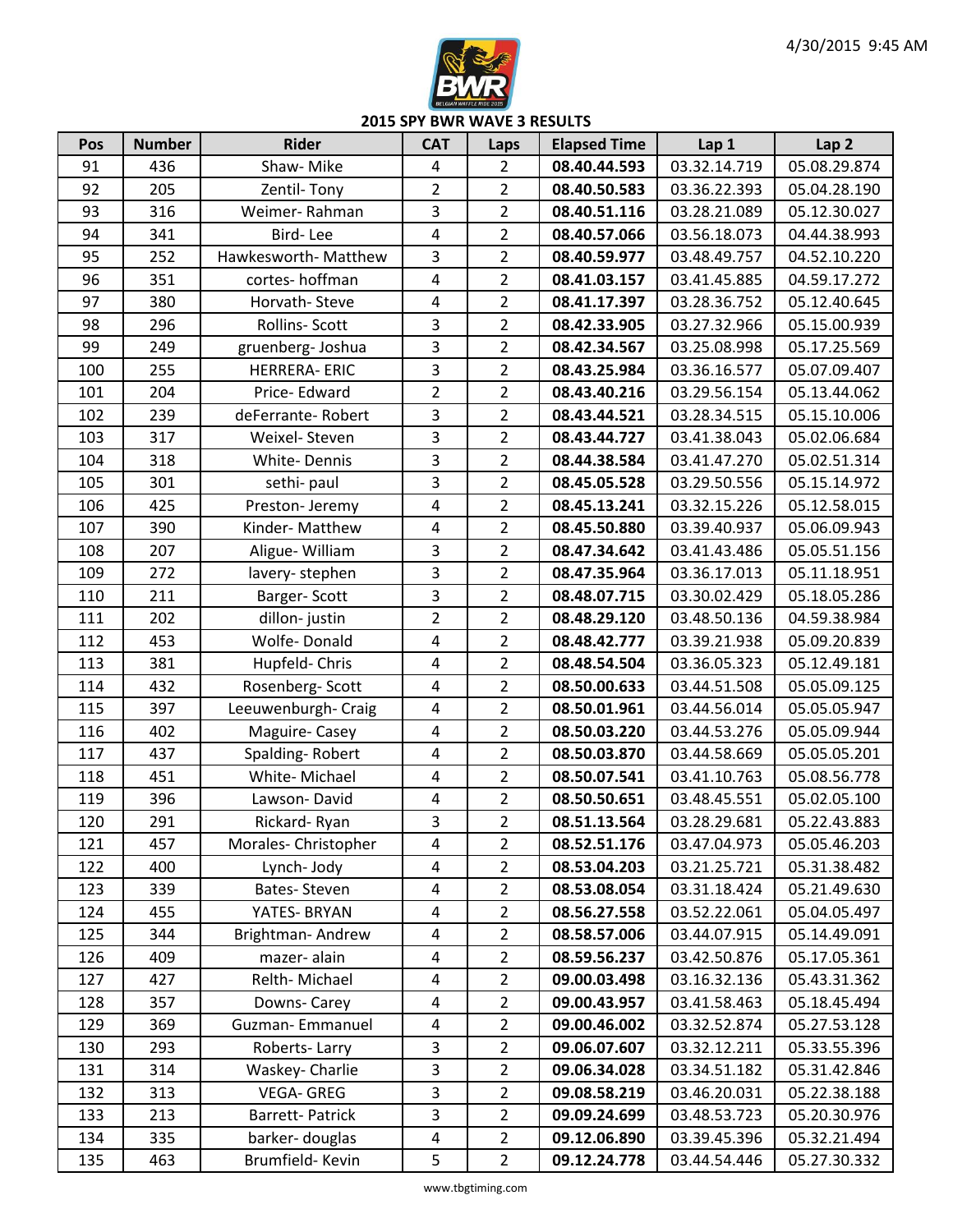

| Pos | <b>Number</b> | <b>Rider</b>          | <b>CAT</b>              | Laps           | <b>Elapsed Time</b> | Lap 1              | Lap <sub>2</sub>   |
|-----|---------------|-----------------------|-------------------------|----------------|---------------------|--------------------|--------------------|
| 136 | 244           | Fung-Waily            | 3                       | $\overline{2}$ | 09.18.14.196        | 03.52.22.887       | 05.25.51.309       |
| 137 | 431           | Roberts- George       | $\overline{4}$          | $\overline{2}$ | 09.21.04.749        | 03.54.43.448       | 05.26.21.301       |
| 138 | 254           | henning- Gordon       | 3                       | $\overline{2}$ | 09.22.20.172        | 03.44.36.098       | 05.37.44.074       |
| 139 | 442           | Tilbury-Davis-David   | $\overline{4}$          | $\overline{2}$ | 09.23.16.921        | 04.03.49.705       | 05.19.27.216       |
| 140 | 407           | Matea-David           | $\overline{\mathbf{4}}$ | $\overline{2}$ | 09.23.18.933        | 03.46.12.018       | 05.37.06.915       |
| 141 | 225           | Carlson-Bill          | $\overline{3}$          | $\overline{2}$ | 09.25.30.776        | 03.39.32.606       | 05.45.58.170       |
| 142 | 309           | Tessler-Jonathan      | $\overline{3}$          | $\overline{2}$ | 09.28.01.324        | 03.50.50.246       | 05.37.11.078       |
| 143 | 320           | Wills- Kyle           | 3                       | $\overline{2}$ | 09.30.13.148        | 03.48.49.859       | 05.41.23.289       |
| 144 | 449           | Weberling-Kevin       | $\overline{4}$          | $\overline{2}$ | 09.32.18.790        | 03.47.10.965       | 05.45.07.825       |
| 145 | 443           | Toth-Bill             | 4                       | $\overline{2}$ | 09.32.36.005        | 03.46.55.745       | 05.45.40.260       |
| 146 | 366           | Fenner-Sean           | $\overline{4}$          | $\overline{2}$ | 09.32.36.535        | 03.55.42.848       | 05.36.53.687       |
| 147 | 226           | carter-andy           | 3                       | $\overline{2}$ | 09.33.14.768        | 04.03.34.836       | 05.29.39.932       |
| 148 | 458           | Weber-Adam            | $\overline{4}$          | $\overline{2}$ | 09.33.47.263        | 03.45.05.026       | 05.48.42.237       |
| 149 | 260           | Ishmael-Jeffrey       | $\mathbf{3}$            | $\overline{2}$ | 09.33.52.210        | 04.01.58.949       | 05.31.53.261       |
| 150 | 323           | Wittenberg-Richard    | $\mathbf{3}$            | $\overline{2}$ | 09.33.54.121        | 03.53.20.582       | 05.40.33.539       |
| 151 | 328           | Allen-Glenn           | $\overline{\mathbf{4}}$ | $\overline{2}$ | 09.35.15.235        | 04.03.12.667       | 05.32.02.568       |
| 152 | 231           | Conneely- Patrick     | 3                       | $\overline{2}$ | 09.36.51.907        | 04.01.37.178       | 05.35.14.729       |
| 153 | 334           | <b>Baker-Nick</b>     | $\overline{4}$          | $\overline{2}$ | 09.36.58.694        | 03.42.52.485       | 05.54.06.209       |
| 154 | 385           | JOHNSTONE-DOUGLAS     | $\overline{4}$          | $\overline{2}$ | 09.38.12.953        | 03.48.59.156       | 05.49.13.797       |
| 155 | 245           | Gersting-Jason        | 3                       | $\overline{2}$ | 09.38.20.981        | 04.09.21.320       | 05.28.59.661       |
| 156 | 223           | <b>Bushner-Robert</b> | 3                       | $\overline{2}$ | 09.38.21.452        | 03.48.54.942       | 05.49.26.510       |
| 157 | 373           | Hayes-Benjamin        | $\overline{\mathbf{4}}$ | $\overline{2}$ | 09.40.32.895        | 03.39.52.400       | 06.00.40.495       |
| 158 | 408           | Matthes-Bruce         | $\overline{4}$          | $\overline{2}$ | 09.40.33.552        | 03.44.20.937       | 05.56.12.615       |
| 159 | 439           | Stromsoe- Jeremy      | $\overline{\mathbf{4}}$ | $\overline{2}$ | 09.40.33.624        | 03.53.11.974       | 05.47.21.650       |
| 160 | 304           | sosnowski-ZacK        | $\overline{3}$          | $\overline{2}$ | 09.45.10.814        | 03.38.07.323       | 06.07.03.491       |
| 161 | 433           | Schade-Michael        | $\overline{4}$          | $\overline{2}$ | 09.45.11.367        | 03.50.46.105       | 05.54.25.262       |
| 162 | 251           | hanna-jacob           | 3                       | $\overline{2}$ | 09.45.11.616        | 03.53.21.055       | 05.51.50.561       |
| 163 | 444           | tran-nguyen           | $\overline{\mathbf{4}}$ | $\overline{2}$ | 09.45.12.178        | 03.52.35.518       | 05.52.36.660       |
| 164 | 265           | Kelly-Richard         | 3                       | $\overline{2}$ | 09.45.21.701        | <b>HAND SCORED</b> | <b>HAND SCORED</b> |
| 165 | 294           | Rodina- Jan           | 3                       | $\overline{2}$ | 09.45.21.778        | 03.49.06.084       | 05.56.15.694       |
| 166 | 447           | Warren-Evan           | 4                       | $\overline{2}$ | 09.47.10.257        | 03.44.44.618       | 06.02.25.639       |
| 167 | 319           | whitehill- daniel     | $\overline{3}$          | $\overline{2}$ | 09.49.32.358        | 03.46.21.286       | 06.03.11.072       |
| 168 | 356           | dovel-jason           | $\overline{4}$          | $\overline{2}$ | 09.50.02.733        | 03.48.54.253       | 06.01.08.480       |
| 169 | 428           | Rhoads-Matthew        | 4                       | $\overline{2}$ | 09.53.07.834        | 03.52.47.975       | 06.00.19.859       |
| 170 | 274           | Mabry-jeff            | 3                       | $\overline{2}$ | 09.54.08.127        | <b>HAND SCORED</b> | <b>HAND SCORED</b> |
| 171 | 275           | Manning-Scott         | 3                       | $\overline{2}$ | 09.54.08.807        | 03.59.24.860       | 05.54.43.947       |
| 172 | 360           | Duong-Ben             | $\overline{4}$          | $\overline{2}$ | 09.57.25.976        | 03.54.36.495       | 06.02.49.481       |
| 173 | 364           | Fackler-Jason         | $\overline{4}$          | $\overline{2}$ | 09.57.26.410        | 04.05.18.147       | 05.52.08.263       |
| 174 | 441           | Thomas- Paul          | $\overline{4}$          | $\overline{2}$ | 09.57.27.479        | 03.45.02.627       | 06.12.24.852       |
| 175 | 394           | Kraus-Kevin           | $\overline{4}$          | $\overline{2}$ | 09.58.08.502        | 03.28.35.394       | 06.29.33.108       |
| 176 | 241           | Dosier- Curtiss       | 3                       | $\overline{2}$ | 09.58.09.605        | 04.09.20.768       | 05.48.48.837       |
| 177 | 354           | Davis-Jonathan        | $\overline{a}$          | $\overline{2}$ | 10.00.53.245        | 04.00.32.180       | 06.00.21.065       |
| 178 | 459           | Berry-Ron             | 5                       | $\overline{2}$ | 10.01.26.963        | 04.05.15.589       | 05.56.11.374       |
| 179 | 330           | Anzola-Reinaldo       | $\overline{4}$          | $\overline{2}$ | 10.04.15.508        | 03.52.31.527       | 06.11.43.981       |
| 180 | 295           | Rodriguez-Nardo       | $\mathbf{3}$            | $\overline{2}$ | 10.05.04.785        | 04.32.55.757       | 05.32.09.028       |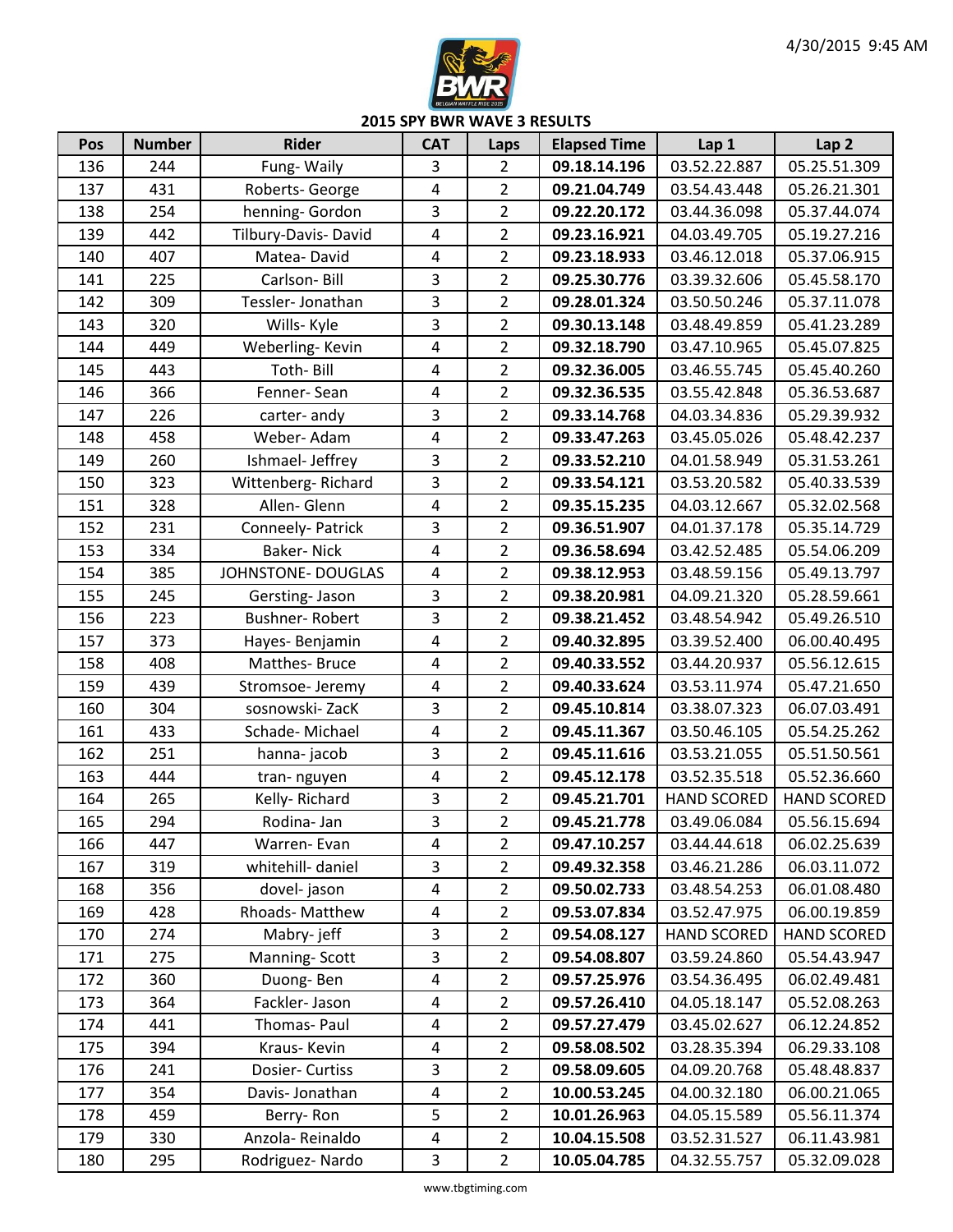

| Pos        | <b>Number</b> | <b>Rider</b>            | <b>CAT</b>              | Laps           | <b>Elapsed Time</b> | Lap 1        | Lap <sub>2</sub>   |
|------------|---------------|-------------------------|-------------------------|----------------|---------------------|--------------|--------------------|
| 181        | 411           | Miller-Nate             | $\overline{4}$          | $\overline{2}$ | 10.10.55.312        | 04.00.12.818 | 06.10.42.494       |
| 182        | 446           | Vargas-Raul             | 4                       | $\overline{2}$ | 10.11.13.502        | 04.09.39.824 | 06.01.33.678       |
| 183        | 456           | zambrano-Joe            | $\overline{4}$          | $\overline{2}$ | 10.17.52.811        | 04.02.11.496 | 06.15.41.315       |
| 184        | 401           | Lyons- John             | $\overline{\mathbf{4}}$ | $\overline{2}$ | 10.20.55.087        | 03.56.23.206 | 06.24.31.881       |
| 185        | 462           | weinstein- kevin        | 5                       | $\overline{2}$ | 10.27.39.213        | 03.44.59.834 | 06.42.39.379       |
| 186        | 287           | Quan-Brian              | 3                       | $\overline{2}$ | 10.28.19.013        | 04.00.27.594 | 06.27.51.419       |
| 187        | 448           | Watring-David           | 4                       | $\overline{2}$ | 10.33.10.023        | 04.07.02.558 | 06.26.07.465       |
| 188        | 416           | Nelson-Brandon          | $\overline{4}$          | $\overline{2}$ | 10.35.25.187        | 03.56.17.463 | 06.39.07.724       |
| 189        | 312           | Vanzant-Larry           | 3                       | $\overline{2}$ | 10.43.56.244        | 04.02.04.064 | 06.41.52.180       |
| 190        | 321           | Wilson-Brian            | 3                       | $\overline{2}$ | 10.47.44.143        | 04.22.46.940 | 06.24.57.203       |
| 191        | 359           | Duncan-Mark             | $\overline{4}$          | $\overline{2}$ | 10.58.18.308        | 05.05.00.937 | 05.53.17.371       |
| 192        | 422           | Pilgeram- Mitchell      | $\overline{4}$          | $\overline{2}$ | 10.59.09.458        | 04.03.28.026 | 06.55.41.432       |
| 193        | 421           | Pham-Gem                | $\overline{4}$          | $\overline{2}$ | 10.59.35.073        | 03.50.37.421 | 07.08.57.652       |
| 194        | 434           | Schweitzer- Christopher | $\overline{\mathbf{4}}$ | $\overline{2}$ | 11.06.40.175        | 04.17.25.245 | 06.49.14.930       |
| 195        | 375           | Hazeltine- Jeffrey      | $\overline{4}$          | $\overline{2}$ | 11.27.17.489        | 04.29.11.678 | 06.58.05.811       |
| 196        | 230           | Comer-Tony              | 3                       | $\overline{2}$ | 13.11.00.000        | 05.16.20.851 | <b>HAND SCORED</b> |
| 197        | 229           | Comer-Cheyenne          | 3                       | $\overline{2}$ | 13.11.00.000        | 05.16.22.985 | <b>HAND SCORED</b> |
| <b>UNK</b> | 349           | Christian- Andrew       | $\overline{4}$          | 1              | 03.19.40.080        | 03.19.40.080 | --.--              |
| <b>UNK</b> | 399           | Louvet-David            | $\overline{\mathbf{4}}$ | $\mathbf{1}$   | 03.30.07.038        | 03.30.07.038 | --.--              |
| <b>UNK</b> | 286           | Posch-Theodore          | 3                       | $\mathbf{1}$   | 03.33.48.334        | 03.33.48.334 | $-1, -1$           |
| <b>UNK</b> | 298           | Sarles-Richard          | 3                       | $\mathbf 1$    | 03.44.32.737        | 03.44.32.737 | --.--              |
| <b>DNF</b> | 224           | Cady-Josh               | 3                       | $\mathbf{1}$   | 03.45.03.236        | 03.45.03.236 | --.--              |
| <b>UNK</b> | 358           | ducazau- david          | $\overline{4}$          | $\mathbf{1}$   | 03.46.00.793        | 03.46.00.793 | $-1, -1$           |
| <b>UNK</b> | 445           | Van Waldick-David       | 4                       | 1              | 03.49.10.313        | 03.49.10.313 | $-1, -1$           |
| <b>DNF</b> | 379           | Holford-Bill            | $\overline{4}$          | $\mathbf{1}$   | 03.55.59.486        | 03.55.59.486 | $-1, -1$           |
| <b>UNK</b> | 240           | Dickinson-Andrew        | 3                       | $\mathbf{1}$   | 03.56.04.391        | 03.56.04.391 | $-1, -1$           |
| <b>UNK</b> | 438           | <b>Stewart-Nigel</b>    | $\overline{4}$          | $\mathbf{1}$   | 04.02.01.512        | 04.02.01.512 | --.--              |
| <b>DNF</b> | 386           | Kaiahua-Danny           | $\overline{4}$          | $\mathbf{1}$   | 04.02.25.694        | 04.02.25.694 | $-1$ . $-1$        |
| <b>DNF</b> | 415           | Myklebust-Jon           | $\overline{4}$          | $\mathbf{1}$   | 04.05.53.603        | 04.05.53.603 | $-1, -1$           |
| <b>DNF</b> | 376           | heflin- brandon         | $\overline{4}$          | $\mathbf{1}$   | 04.05.55.113        | 04.05.55.113 | --,--              |
| <b>DNF</b> | 423           | Platt- Jeffrey          | 4                       | $\mathbf{1}$   | 04.06.55.353        | 04.06.55.353 | --.--              |
| <b>DNF</b> | 406           | marshall-john           | 4                       | $\mathbf{1}$   | 04.13.53.445        | 04.13.53.445 | $-1, -1$           |
| <b>DNF</b> | 391           | King-Raymond            | $\overline{\mathbf{4}}$ | $\mathbf{1}$   | 04.14.21.160        | 04.14.21.160 | $--, --$           |
| <b>DNF</b> | 271           | Lance-John              | 3                       | $\mathbf{1}$   | 04.25.51.610        | 04.25.51.610 | --.--              |
| <b>DNF</b> | 361           | Elliott-Joel            | $\overline{\mathbf{4}}$ | $\mathbf{1}$   | 04.26.07.530        | 04.26.07.530 | --.--              |
| <b>UNK</b> | 268           | King-Michael            | 3                       | $\mathbf{1}$   | 04.31.34.560        | 04.31.34.560 | --.--              |
| <b>DNF</b> | 305           | Stack-Brian             | 3                       | $\mathbf{1}$   | 04.32.51.741        | 04.32.51.741 | --.--              |
| <b>UNK</b> | 233           | Cooke- Peyton           | 3                       | $\mathbf{1}$   | 04.48.23.869        | 04.48.23.869 | $-1, -1$           |
| <b>DNF</b> | 333           | Au-Duc                  | $\overline{\mathbf{4}}$ | $\mathbf{1}$   | 04.49.57.732        | 04.49.57.732 | --.--              |
| <b>UNK</b> | 383           | Javier- Joel            | $\overline{4}$          | $\mathbf{1}$   | 04.56.19.706        | 04.56.19.706 | $-1, -1$           |
| <b>DNF</b> | 413           | Morse-Roger             | $\overline{4}$          | $\mathbf{1}$   | 05.04.45.560        | 05.04.45.560 | $-1, -1$           |
| <b>DNF</b> | 345           | Burks-David             | $\overline{4}$          | 0              | --.--               | --.--        | $-1, -1$           |
| <b>DNF</b> | 201           | Cervantes-Emilio        | $\overline{2}$          | 0              | --.--               | $-1, -1$     | $--, --$           |
| <b>DNF</b> | 285           | Pearlman-Ross           | $\overline{\mathbf{3}}$ | 0              | --.--               | $--, --$     | --.--              |
| <b>DNS</b> | 203           | Pittman-Terry           | $\overline{2}$          | 0              | --.--               | $-1, -1$     | $\pm$              |